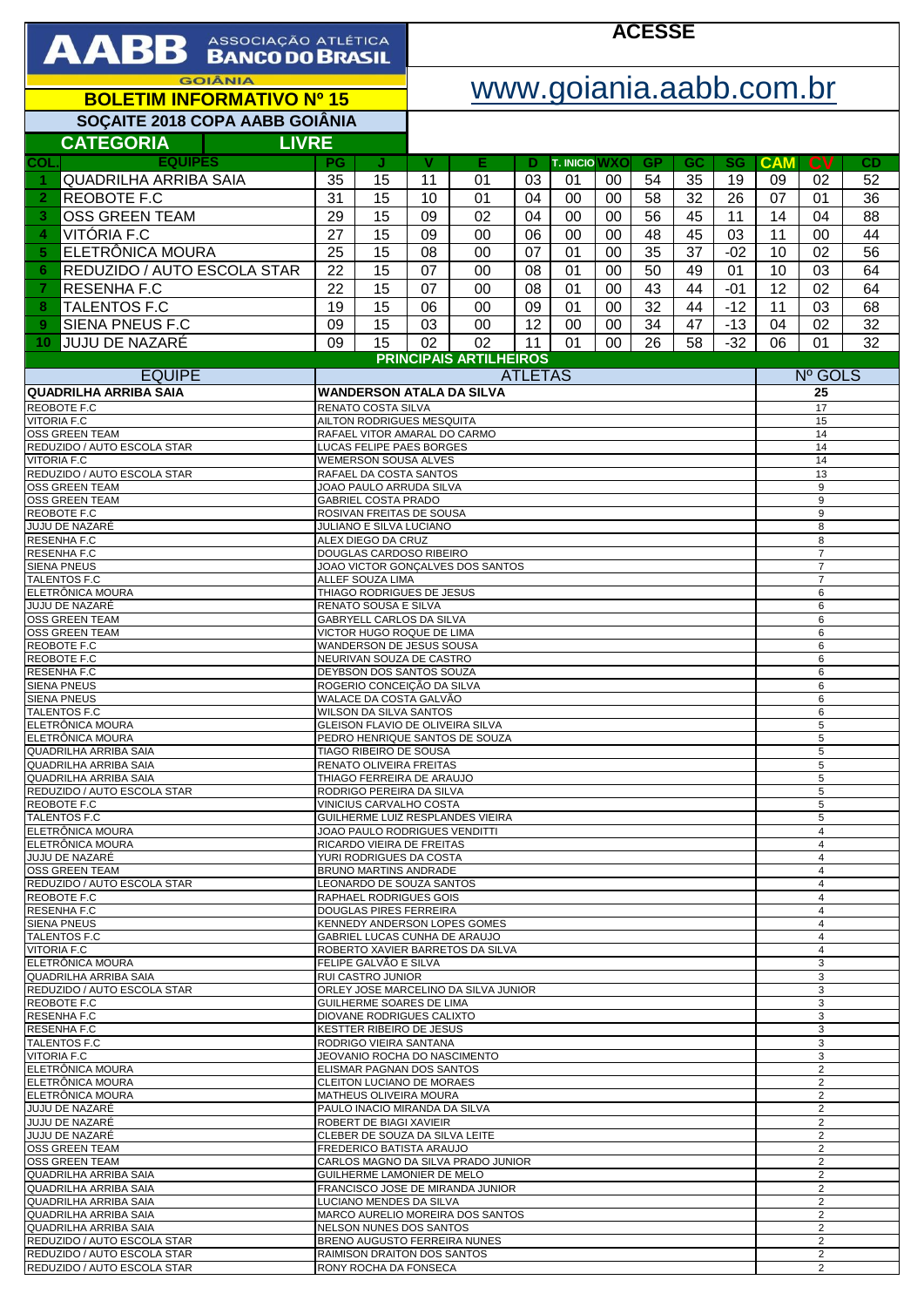| REOBOTE F.C                 | ROGERIO RODRIGUES DA COSTA           | 2              |
|-----------------------------|--------------------------------------|----------------|
| REOBOTE F.C                 | FERNANDO DE SOUZA CABRAL             | 2              |
| RESENHA F.C                 | ODENISIO PEREIRA DO NASCIMENTO       | 2              |
| RESENHA F.C                 | OTAVIO FELIX DE SOUSA FILHO          | 2              |
| RESENHA F.C                 | MARCOS DE PAULA PARANHOS             | 2              |
| RESENHA F.C                 | <b>IGOR JAYME BALEIRO</b>            | 2              |
| <b>SIENA PNEUS</b>          | GUILHERME ALVARENGA DE AZARA         | 2              |
| <b>SIENA PNEUS</b>          | RICARDO MOREIRA DOS SANTOS           | 2              |
| <b>SIENA PNEUS</b>          | EVALDO TEIXEIRA DE SOUZA             | 2              |
| <b>SIENA PNEUS</b>          | JHONNATA FELIX SELVATI               | 2              |
| <b>SIENA PNEUS</b>          | LUDUGERIO MOREIRA DOS SANTOS         | 2              |
| TALENTOS F.C                | DIEGO NEVES MESQUITA                 | 2              |
| TALENTOS F.C                | VITOR DANIEL GONZAGA DOS SANTOS      | 2              |
| <b>VITORIA F.C</b>          | WARLESON DE SOUSA ALVES              | 2              |
| VITORIA F.C                 | WAGNER ROCHA DE SOUZA                | 2              |
| VITORIA F.C                 | JOAO BATISTA DE SOUZA                | 2              |
| VITORIA F.C                 | RICARDO ALVES DA SILVA               | 2              |
| ELETRÖNICA MOURA            | THIAO SOARES CANDIDO                 | $\mathbf{1}$   |
| ELETRÖNICA MOURA            | DARLON SANTOS DE SOUZA               | $\mathbf{1}$   |
| JUJU DE NAZARĖ              | RENAN COSTA SANTIAGO                 | $\mathbf{1}$   |
| JUJU DE NAZARÉ              | ALEXANDRE BARBOSA GOMES              | $\mathbf{1}$   |
| OSS GREEN TEAM              | FABIO DE ALMEIDA DOURADO             | $\mathbf{1}$   |
| OSS GREEN TEAM              | ALAN DE OLIVEIRA SILVA               | $\mathbf{1}$   |
| OSS GREEN TEAM              | LEYRIELTON MOURA DE MORAES           | $\overline{1}$ |
| OSS GREEN TEAM              | JARDEL ANTUNES LIMA                  | $\mathbf{1}$   |
| QUADRILHA ARRIBA SAIA       | MARCOS VINICIUS FERREIRA DOS SANTOS  | $\mathbf{1}$   |
| REDUZIDO / AUTO ESCOLA STAR | MAYCON HILTO ALVES DE OLIVEIRA       | $\mathbf{1}$   |
| REDUZIDO / AUTO ESCOLA STAR | <b>DIEGO FERREIRA</b>                | $\mathbf{1}$   |
| REDUZIDO / AUTO ESCOLA STAR | PAULO VITOR RODRIGUES HOLANDA        | $\overline{1}$ |
| REDUZIDO / AUTO ESCOLA STAR | FERNANDO ALEXANDRO DOS SANTOS FARIAS | $\mathbf{1}$   |
| REOBOTE F.C                 | RODOLFO DE SOUZA AMORIM              | $\mathbf{1}$   |
| REOBOTE F.C                 | MAURICIO SILVESTRE ROSA NETO         | $\mathbf{1}$   |
| REOBOTE F.C                 | WGLENISSON CARVALHO E SILVA          | $\mathbf{1}$   |
| REOBOTE F.C                 | <b>WANDERSON SOUSA SANTOS</b>        | $\mathbf{1}$   |
| RESENHA F.C                 | ENIVALDO XAVIER DIAS                 | $\mathbf{1}$   |
| RESENHA F.C                 | MARCUS PAULO ROSA DA COSTA           | $\mathbf{1}$   |
| RESENHA F.C                 | EDUARDO GOMES COSTA JUNIOR           | $\mathbf{1}$   |
| RESENHA F.C                 | RENATO RODRIGUES DE ARAUJO           | $\mathbf{1}$   |
| TALENTOS F.C                | THIAGO ARANTES DIAS                  | $\mathbf{1}$   |
| TALENTOS F.C                | HENRIQUE DA COSTA MENDES             | $\mathbf{1}$   |
| TALENTOS F.C                | RUI BARBOSA DOS SANTOS JUNIOR        | $\mathbf{1}$   |
| <b>VITORIA F.C</b>          | LUCAS RODRIGUES DE MESQUITA          | $\overline{1}$ |
| VITORIA F.C                 | JOSE EUSTAQUIO DA SILVA JUNIOR       | $\mathbf{1}$   |
| VITORIA F.C                 | WELDER SANTOS DO NASCIMENTO          | $\mathbf{1}$   |
| <b>CONTRA</b>               |                                      | $\Omega$       |
|                             | <b>TOTAL DE GOLS MARCADO</b>         | 433            |

## **TOTAL DE GOLS MARCADO**

| <b>CARTOES AMARELOS</b>      |                                    |                |                         |  |  |  |  |
|------------------------------|------------------------------------|----------------|-------------------------|--|--|--|--|
| <b>EQUIPE</b>                | <b>NOME</b>                        | QT             | <b>DATA DA RODADA</b>   |  |  |  |  |
| ELETRÔNICA MOURA             | RICARDO VIEIRA DE FREITAS          | $\overline{2}$ | 07/04/2018 / 08/04/2018 |  |  |  |  |
| ELETRÖNICA MOURA             | RAFAEL LOUZADO DE LIMA             | $\mathbf 1$    | 25/04/2018              |  |  |  |  |
| ELETRÔNICA MOURA             | THIAGO SOARES CANDIDO              | $\mathbf 1$    | 19/05/2018              |  |  |  |  |
| ELETRÔNICA MOURA             | JOAO PAULO RODRIGUES VENDITTI      | $\mathbf{1}$   | 25/04/2018              |  |  |  |  |
| <b>IELETRÔNICA MOURA</b>     | PEDRO LUCAS GONÇALVES DOS SANTO    | $\mathbf{1}$   | 12/05/2018              |  |  |  |  |
| ELETRÔNICA MOURA             | LEANDRO DA CRUZ VIEIRA             | $\mathbf{1}$   | 21/04/2018              |  |  |  |  |
| <b>JUJU DE NAZARE</b>        | ANDRE LUIZ DA SILVA                | $\overline{2}$ | 04/03/2018 / 17/03/2018 |  |  |  |  |
| <b>JUJU DE NAZARÉ</b>        | PAULO INACIO MIRANDA DA SILVA      | $\mathbf{1}$   | 01/05/2018              |  |  |  |  |
| <b>JUJU DE NAZARE</b>        | FLAVIO PEREIRA DA SILVA            | $\overline{2}$ | 22/04/2018 / 25/04/2018 |  |  |  |  |
| JUJU DE NAZARÊ               | FERNANDO ALVES DA SILVA            | $\mathbf{1}$   | 04/03/2018              |  |  |  |  |
| <b>JUJU DE NAZARÉ</b>        | <b>BRUNO RODRIGUES PEREIRA</b>     | $\mathbf{1}$   | 17/03/2018              |  |  |  |  |
| <b>OSS GREEN TEAM</b>        | <b>BRUNO MARTINS ANDRADE</b>       | $\overline{2}$ | 18/03/2018 / 25/03/2018 |  |  |  |  |
| <b>OSS GREEN TEAM</b>        | JOAO PAULO ARRUDA SILVA            | $\mathbf{1}$   | 20/05/2018              |  |  |  |  |
| <b>IOSS GREEN TEAM</b>       | LUIZ HENRIQUE DE ABREU             | $\mathbf{1}$   | 22/05/2018              |  |  |  |  |
| <b>OSS GREEN TEAM</b>        | CARLOS MAGNO DA SILVA PRADO JUNIO  | $\mathbf{1}$   | 22/05/2018              |  |  |  |  |
| <b>OSS GREEN TEAM</b>        | ALAN DE OLIVEIRA SILVA             | $\overline{2}$ | 07/04/2018 / 01/05/2018 |  |  |  |  |
| <b>OSS GREEN TEAM</b>        | VICTOR HUGO ROQUE DE LIMA          | $\overline{2}$ | 15/04/2018 / 20/05/2018 |  |  |  |  |
| <b>OSS GREEN TEAM</b>        | RAFAEL VITOR AMARAL DO CARMO       | $\overline{2}$ | 18/03/2018 / 21/04/2018 |  |  |  |  |
| <b>QUADRILHA ARRIBA SAIA</b> | KAYO CEZAR CARVALHO SANTOS         | 1              | 29/04/2018              |  |  |  |  |
| <b>QUADRILHA ARRIBA SAIA</b> | THIAGO FERREIRA DE ARAUJO          | $\mathbf{1}$   | 18/03/2018              |  |  |  |  |
| QUADRILHA ARRIBA SAIA        | VICTOR HUGO DOS SANTOS E SILVA     | $\mathbf{1}$   | 04/03/2018              |  |  |  |  |
| REDUZIDO / AUTO ESCOLA STAR  | CARLOS RAFAEL DA SILVA SANTOS      | $\overline{2}$ | 03/03/2018 / 22/05/2018 |  |  |  |  |
| REDUZIDO / AUTO ESCOLA STAR  | FERNANDO ALEXANDRO DOS SANTOS      | $\overline{1}$ | 15/04/2018              |  |  |  |  |
| REDUZIDO / AUTO ESCOLA STAR  | ORLEY JOSE MARCELINO DA SILVA JUN  | $\overline{1}$ | 22/05/2018              |  |  |  |  |
| REDUZIDO / AUTO ESCOLA STAR  | LEONARDO DE SOUZA SANTOS           | $\mathbf{1}$   | 01/05/2018              |  |  |  |  |
| REDUZIDO / AUTO ESCOLA STAR  | <b>RAIMISON DRAITON DOS SANTOS</b> | 1              | 21/04/2018              |  |  |  |  |
| REDUZIDO / AUTO ESCOLA STAR  | MAYCON HILTO ALVES DE OLIVEIRA     | $\mathbf{1}$   | 10/04/2018              |  |  |  |  |
| REDUZIDO / AUTO ESCOLA STAR  | RAFAEL DA COSTA SANTOS             | $\overline{2}$ | 03/03/2018 / 18/03/2018 |  |  |  |  |
| REDUZIDO / AUTO ESCOLA STAR  | PAULO VITOR RODRIGUES HOLANDA      | $\mathbf{1}$   | 24/02/2018              |  |  |  |  |
| REOBOTE F.C                  | FERNANDO DE SOUZA CABRAL           | $\mathbf{1}$   | 24/02/2018              |  |  |  |  |
| REOBOTE F.C                  | RAPHAEL DOS ANJOS SILVA            | 1              | 24/04/2018              |  |  |  |  |
| REOBOTE F.C                  | WANDERSON DE JESUS SOUSA           | $\mathbf 1$    | 23/05/2018              |  |  |  |  |
| REOBOTE F.C                  | RONDINELLY SILVA SOUSA             | 1              | 01/05/2018              |  |  |  |  |
| <b>REOBOTE F.C</b>           | ROSIVAN FREITAS DE SOUSA           | $\mathbf{1}$   | 01/05/2018              |  |  |  |  |
| REOBOTE F.C                  | GUILHERME SOARES LIMA              | $\mathbf{1}$   | 25/03/2018              |  |  |  |  |
| RESENHA F.C                  | ALEX DIEGO DA CRUZ                 | $\overline{2}$ | 25/02/2018 / 10/04/2018 |  |  |  |  |
| <b>RESENHA F.C</b>           | <b>MARCUS PAULO ROSA DA COSTA</b>  | 1              | 23/05/2018              |  |  |  |  |
| <b>RESENHAF.C</b>            | ODENISIO PEREIRA DO NASCIMENTO     | 1              | 22/04/2018              |  |  |  |  |
| <b>RESENHA F.C</b>           | <b>IGOR JAYME BALEIRO</b>          | $\overline{2}$ | 08/04/2018 / 01/05/2018 |  |  |  |  |